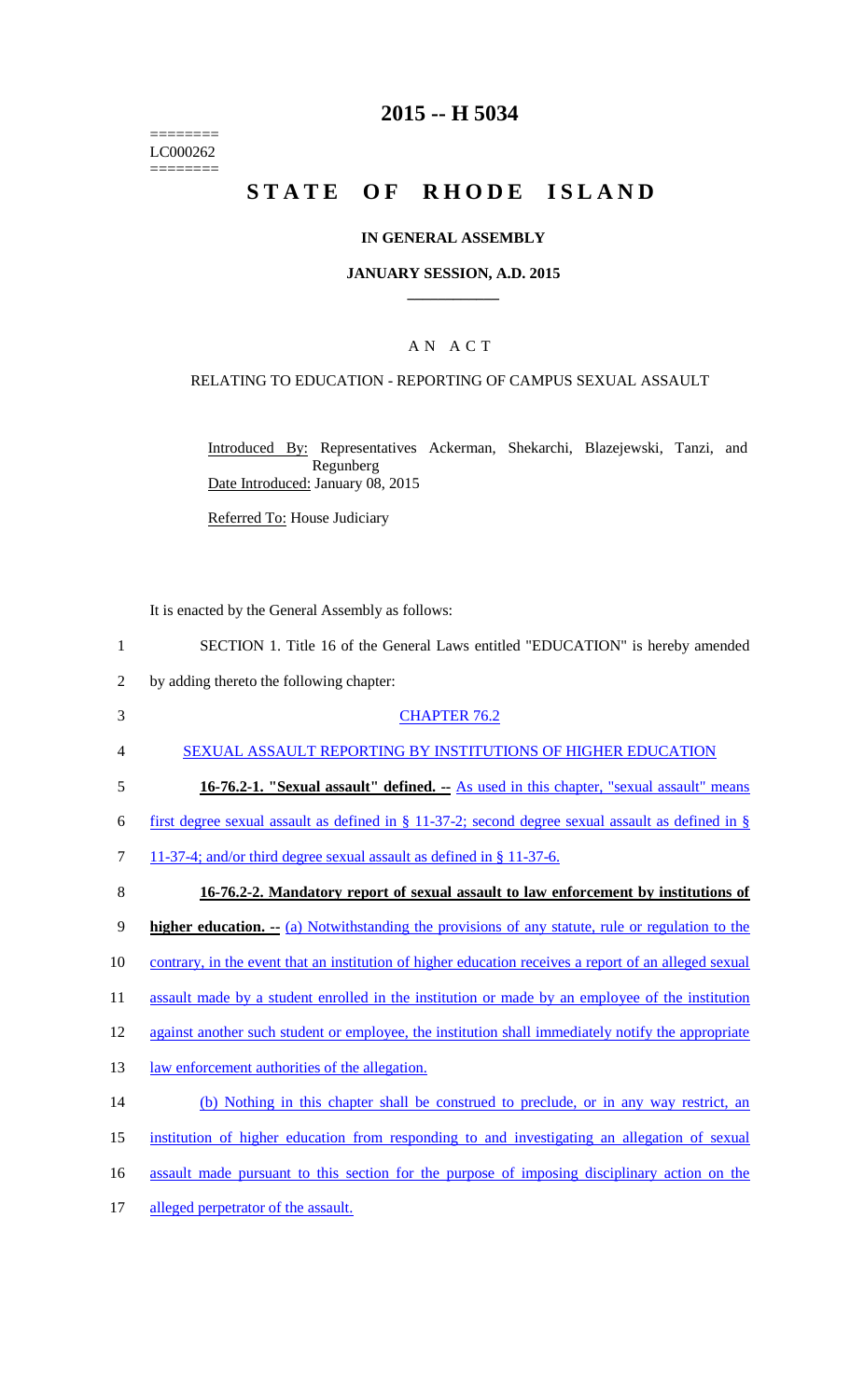1 SECTION 2. This act shall take effect upon passage.

#### $=$ LC000262 ========